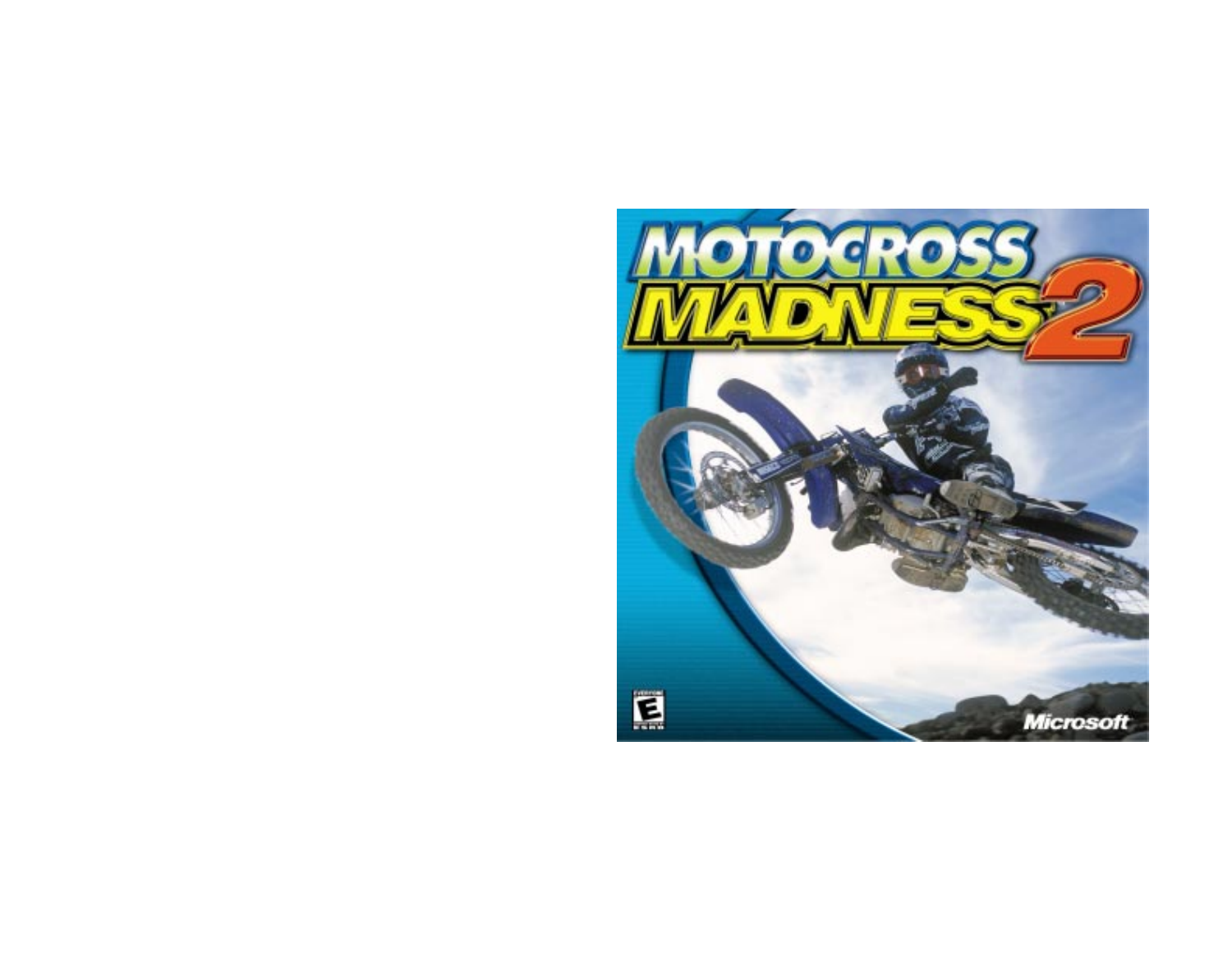Information in this document is subject to change without notice. The names<br>of companies, products, people, characters and/or data mentioned herein are<br>fictitious unless otherwise noted. Complying with all applicable copyr

Microsoft may have patents, patent applications, trademarks, copyrights, or<br>other intellectual property rights covering subject matter in this document.<br>Except as expressly provided in any written license agreement from Mi

The example companies, organizations, products, people and events depicted herein<br>are fictitious. No association with any real company, organization, product, person or<br>event is intended or should be inferred.

- © & (p) 1998, 2000 Microsoft Corporation. All rights reserved.
- © & (p) 1998, 2000 Rainbow Multimedia Group. All rights reserved.

Microsoft, MS, Windows, and Motocross Madness are either registered trademarks or trademarks of Microsoft Corporation in the U.S. and/or other countries.

HONDA®, the Wing® logo, CR®, XR™ and the distinctive likenesses of its<br>motorcycles are owned by HONDA MOTOR CO., LTD. and licensed by AMERI-<br>CAN HONDA MOTOR CO., INC. in the U.S.

The KTM Trademarks are used by Microsoft with express written permission of KTM Sportmotorcycle USA, Inc.

YAMAHA is a registered trademark and is used with permission of Yamaha<br>Motor Co., Ltd.

<sup>2</sup> and respective offices: Other product and company names mentioned herein may be the trademarks of their respective owners.

## **Head for the Holeshot!**

Welcome to Motocross Madness™ 2.0, the action racing game that captures all of the bar-banging, breakneck action of the original and takes it to the next level.

Here's what's new for Version 2:

- **•**Challenging new race events and environments
- **•** Startling new stunts, stunt variations, & multiple stunt bonuses
- **•**Authentic licensed bikes and pro racing gear
- **•**A new Pro-Circuit career mode
- **•**Online scoring and ranking system over the Internet

## **Here's what's inside to get you on your bike and banging bars:**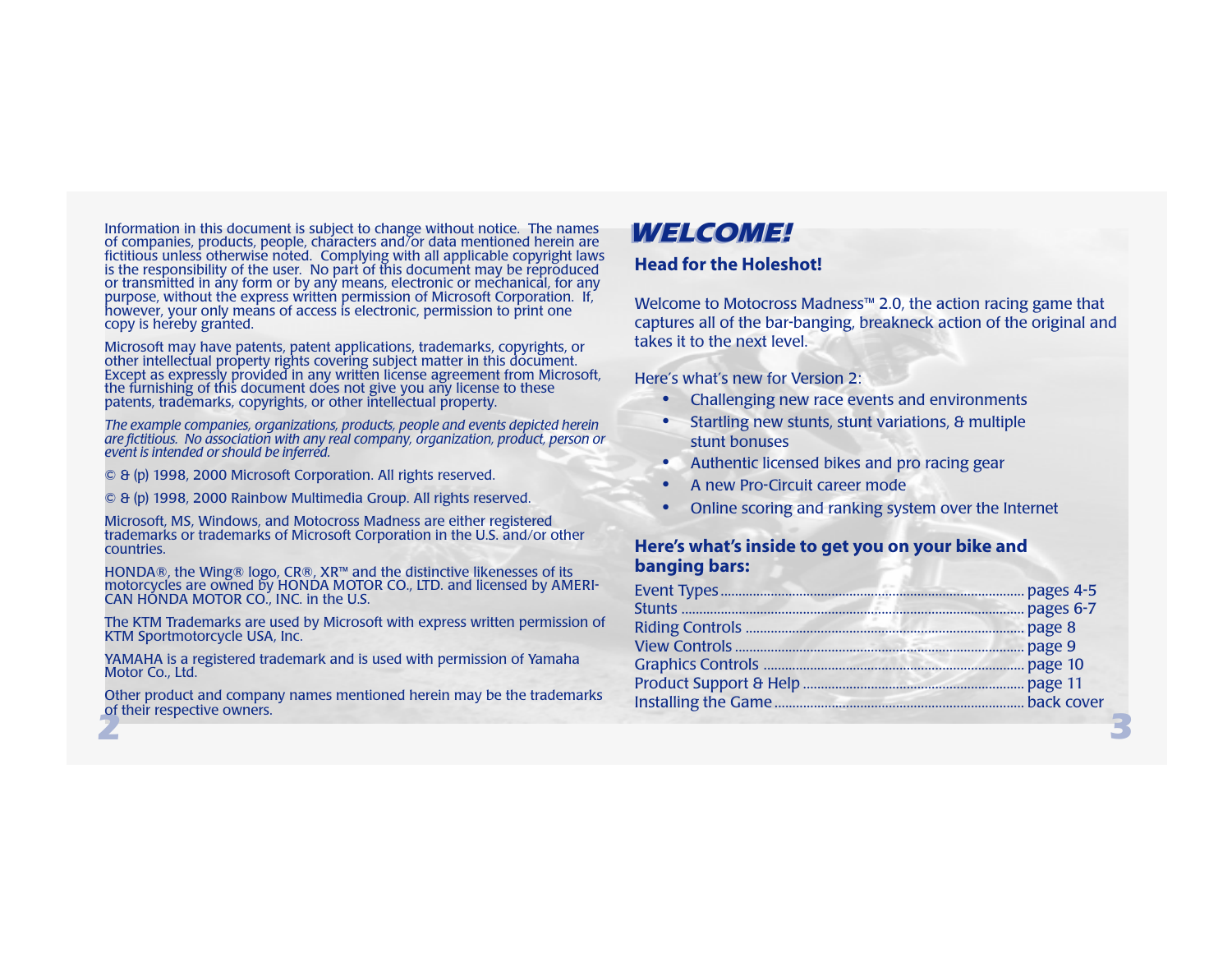# EVENT TYPES



*Baja*

Race in remote outdoor environments as you pick your way through a series of waypoint gates. Baja races are a great place to get a feel for your bike. Just follow the arrow. Perfect for beginners!



Grab maximum points against your opponents as you kick off sick stunts like the Lazy Boy, the Heart Attack, and that all-time classic, the Nac-Nac. With extra points for executing multiple stunts and stunt variations, you'll need to pull off some extreme moves to make it to the top as the timer ticks down.





### *Supercross*

Hear the stadium crowd roar as you crack the throttle to thunder past your opponents and grab the holeshot heading into the first turn. With challenging whoop and rhythm sections, and narrow turns that will make you topple, Supercross tracks will take everything you've got.



Tackle tight, technical outdoor tracks designed to twist your bike and torque your torso. With towering triples and awesome elevation changes carved out of hill and dale, Nationals tracks

will test your moto-mettle.



### *Pro-Circuit*

*Nationals*

With our all-new career mode, start as a rookie rider in local weekend races, earning points & sponsorship money as you build a name for yourself on the road to the ultimate motocross challenge, the professional Supercross Circuit! Juggle repair costs & medical bills & earn cool new bikes & racing gear as you grind your way to the top in increasingly challenging races.



### *Enduro*

d<sub>1</sub> and the second second it! An all-new racing event where riders rumble through richly populated race environments, from an Arizona trailer park to the South American jungle. With working highways, airports, train tracks, and construction areas, you may encounter cross traffic when you least expect it!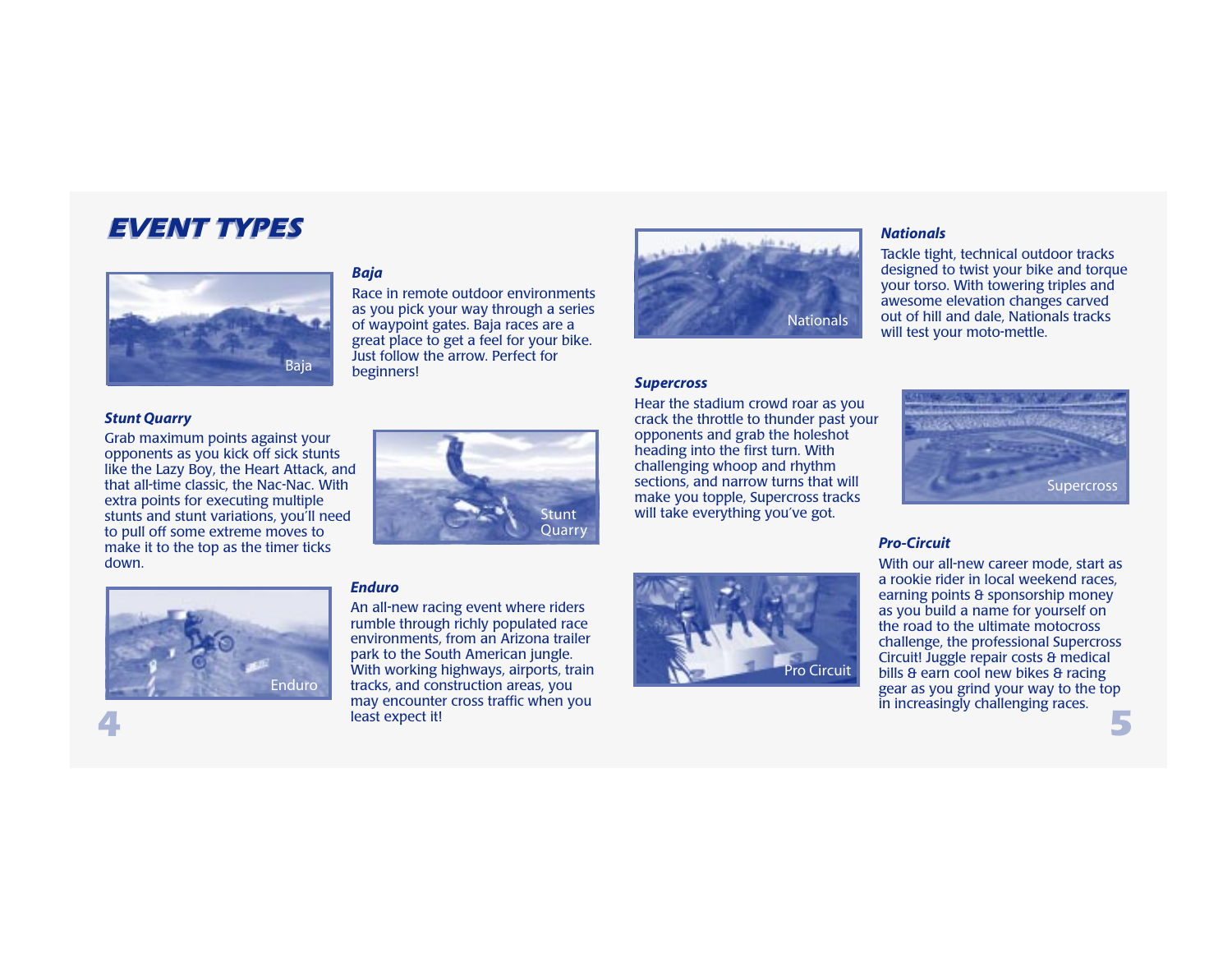# **GAME STUNTS**

See the online Help topic "Stunt Controls and Variations" for more information on awesome stunts!

move the joystick to pick your stunt.



**6** The move the joystick to pick your stunt. move the joystick to pick your stunt.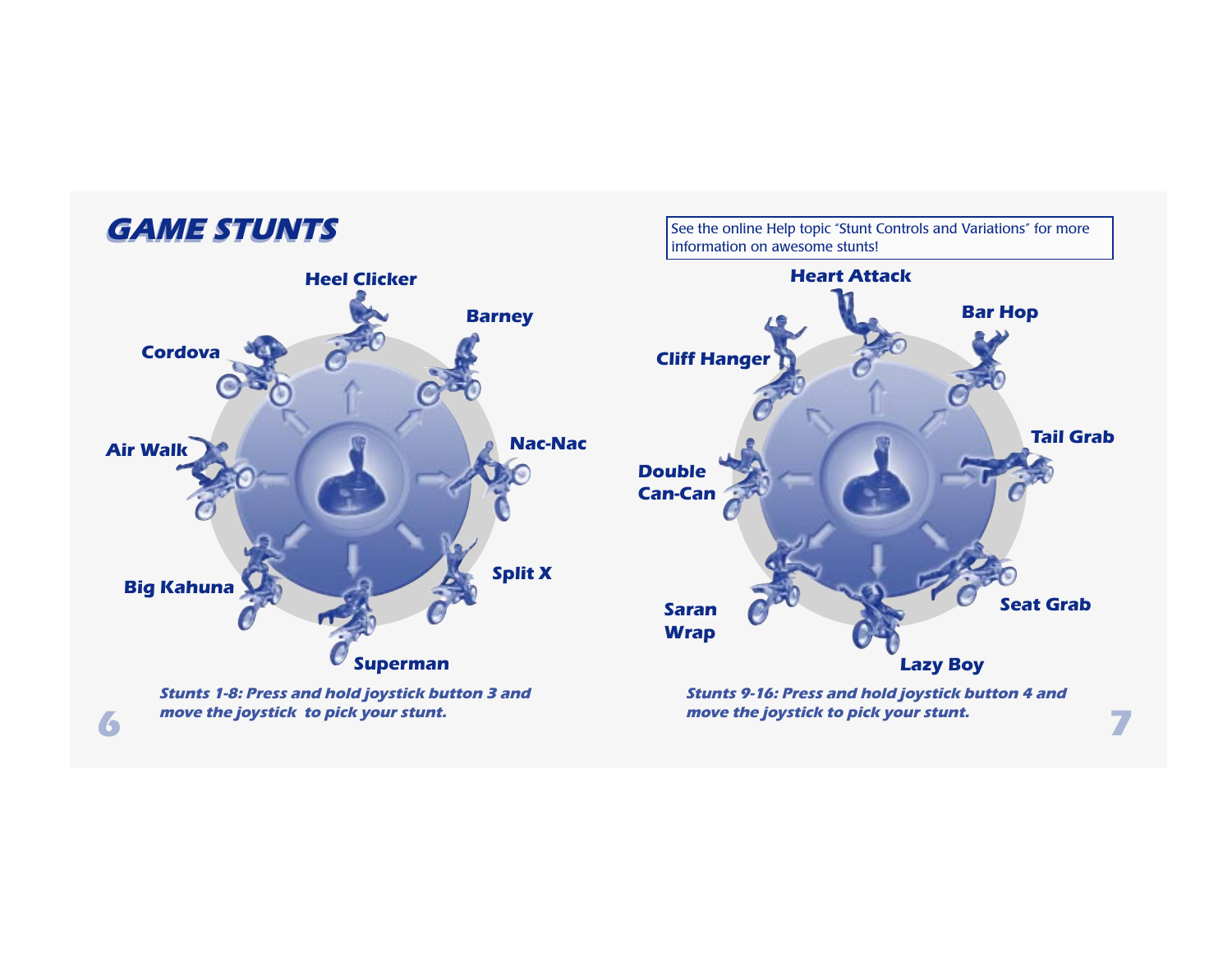# **RIDING CONTROLS**

| <b>Riding Controls</b>              | <b>Keyboard</b>    | <b>Joystick</b>         |
|-------------------------------------|--------------------|-------------------------|
| <b>Throttle</b>                     | <b>UP ARROW</b>    | <b>Button 1</b>         |
| <b>Brakes</b>                       | <b>DOWN ARROW</b>  | <b>Button 2</b>         |
| <b>Steer left</b>                   | <b>LEFT ARROW</b>  | Joystick left (X-Axis)  |
| Steer right                         | <b>RIGHT ARROW</b> | Joystick right (X-Axis) |
| Engage clutch                       | Hold down CTRL key |                         |
| Toggle gas gyro effect              | $CTRL + G$         |                         |
| Toggle brake gyro effect $CTRL + B$ |                    |                         |

| In the air        | <b>Keyboard</b>         | <b>Joystick</b>                                          |
|-------------------|-------------------------|----------------------------------------------------------|
| <b>Cross over</b> | <b>LEFT/RIGHT ARROW</b> | Joystick left/right (X-Axis)                             |
| Lean forward      | W key                   | Joystick up (Y-Axis)                                     |
| Lean back         | S key                   | Joystick down (Y-Axis)                                   |
| Stunts 1-8        | Z key                   | <b>Button 3 (plus joystick</b><br>direction, see page 6) |
| Stunts 9-16       | X key                   | <b>Button 4 (plus joystick</b><br>direction, see page 7) |

| <b>View Controls</b>       | <b>Keyboard</b>                 |
|----------------------------|---------------------------------|
| Pan left                   | 4 (numeric keypad)              |
| Pan right                  | 6 (numeric keypad)              |
| Pan down                   | 2 (numeric keypad)              |
| Pan up                     | 8 (numeric keypad)              |
| Dolly camera in            | + (plus sign on numeric keypad) |
| Dolly camera out           | - (minus sign on numeric keypad |
| Change camera views        | 5 (numeric keypad)              |
| Bird's eye camera view     | 0 (zero on numeric keypad)      |
| Thrill Cam (in air only)   | <b>SHIFT key</b>                |
| <b>Reverse Cam</b>         | <b>ALT</b> key                  |
| <b>View Next Rider</b>     | <b>PAGE DOWN</b>                |
| <b>View Previous Rider</b> | <b>PAGE UP</b>                  |
| Telephoto Zoom In          | <b>HOME</b>                     |
| Telephoto Zoom Out         | <b>END</b>                      |
|                            |                                 |

8 9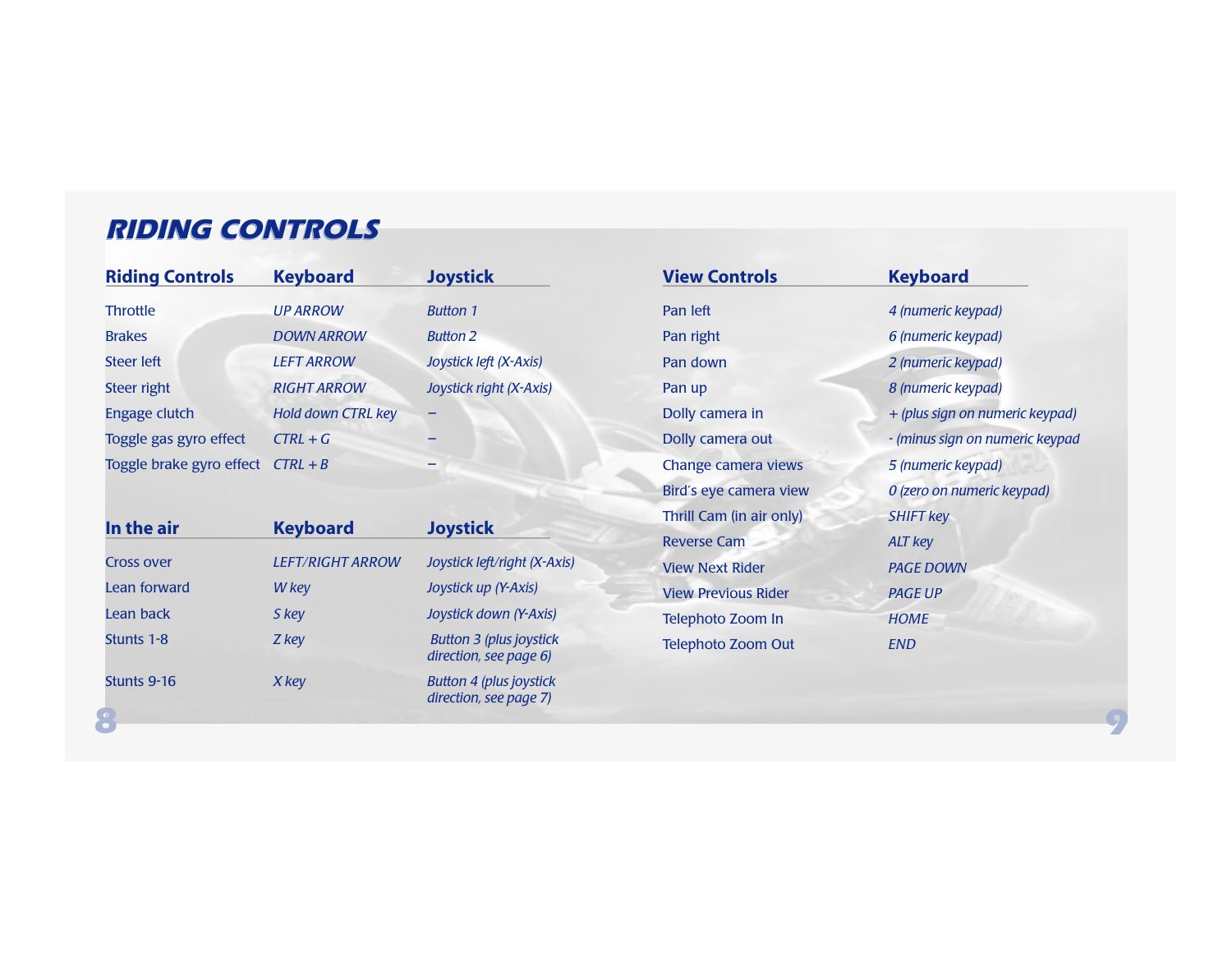| <b>Graphics Controls</b>       | <b>Keyboard</b>                 | <b>MICROSOFT PRODUCT SUPPORT SERVICES</b>                                                                                                                                                                                                                                                                                                                                                                                                                                                                                                     |  |
|--------------------------------|---------------------------------|-----------------------------------------------------------------------------------------------------------------------------------------------------------------------------------------------------------------------------------------------------------------------------------------------------------------------------------------------------------------------------------------------------------------------------------------------------------------------------------------------------------------------------------------------|--|
| <b>Show/Hide Visual Cues</b>   | F4                              |                                                                                                                                                                                                                                                                                                                                                                                                                                                                                                                                               |  |
| Show/Hide Stats Overlay        | F <sub>5</sub>                  | <b>Support Online:</b> To easily diagnose and answer technical questions yourself, visit<br>http://support.microsoft.com/support. Or you can browse support information<br>about your product, conveniently consolidated at http://support.microsoft.com/<br>support/games.<br><b>Standard No-Charge Support: Monday-Friday, excluding holidays, Microsoft</b><br>offers unlimited no-charge support for this product. In the U.S., call (425) 637-9308,<br>5:00 A.M. to 9:00 P.M. Pacific time. In Canada, call (905) 568-3503, 8:00 A.M. to |  |
| <b>Show/Hide Radar Overlay</b> | F <sub>6</sub>                  |                                                                                                                                                                                                                                                                                                                                                                                                                                                                                                                                               |  |
| <b>Toggle Speedometer</b>      | F7                              |                                                                                                                                                                                                                                                                                                                                                                                                                                                                                                                                               |  |
| <b>Toggle sky</b>              | F <sub>8</sub>                  |                                                                                                                                                                                                                                                                                                                                                                                                                                                                                                                                               |  |
| <b>Toggle particles</b>        | F <sub>9</sub>                  |                                                                                                                                                                                                                                                                                                                                                                                                                                                                                                                                               |  |
| <b>Toggle shadows</b>          | F <sub>10</sub>                 | 8:00 P.M. Eastern time. Toll-charges may apply.                                                                                                                                                                                                                                                                                                                                                                                                                                                                                               |  |
| Decrease terrain quality       | F <sub>11</sub>                 | Pay-Per-Incident Support: In the U.S., for \$35US per incident, call (800) 936-<br>5700, 24 hours a day, seven days a week. In Canada, for \$45CDN plus tax per<br>incident, call (800) 668-7975, 8:00 A.M. to 8:00 P.M. Eastern time, Monday-Friday,<br>excluding holidays. Fees are billed to your VISA, MasterCard, or American Express<br>card.                                                                                                                                                                                           |  |
| Increase terrain quality       | F12                             |                                                                                                                                                                                                                                                                                                                                                                                                                                                                                                                                               |  |
| <b>Misc. Controls</b>          | <b>Keyboard</b>                 | Text Telephone (TTY/TDD): Available 24 hours a day, 7 days a week including                                                                                                                                                                                                                                                                                                                                                                                                                                                                   |  |
| Pause the game                 | <b>ESC or F3</b>                | holidays. In the United States call (425) 635-4948. In Canada, (905) 568-9641,<br>8:00 A.M. to 8:00 P.M. Eastern time.                                                                                                                                                                                                                                                                                                                                                                                                                        |  |
| Mute sounds                    | $CTRL + S$                      | <b>Additional Support Information:</b> See the support topics in Help for more<br>information or support outside the U.S. or Canada.                                                                                                                                                                                                                                                                                                                                                                                                          |  |
| <b>Taunt</b>                   | Spacebar                        |                                                                                                                                                                                                                                                                                                                                                                                                                                                                                                                                               |  |
| Dumpster (bail-out)            | <b>ENTER</b>                    | Support services and prices listed here are available in the United States and                                                                                                                                                                                                                                                                                                                                                                                                                                                                |  |
| <b>Reset after wreck</b>       | TAB (in Practice mode only)     | Canada only and are subject to Microsoft's then-current prices, terms, and                                                                                                                                                                                                                                                                                                                                                                                                                                                                    |  |
| Open chat window               | / (SLASH) (in Multiplayer only) | conditions, which are subject to change without notice.                                                                                                                                                                                                                                                                                                                                                                                                                                                                                       |  |
|                                |                                 |                                                                                                                                                                                                                                                                                                                                                                                                                                                                                                                                               |  |

## MICROSOFT PRODUCT SUPPORT SERVICES